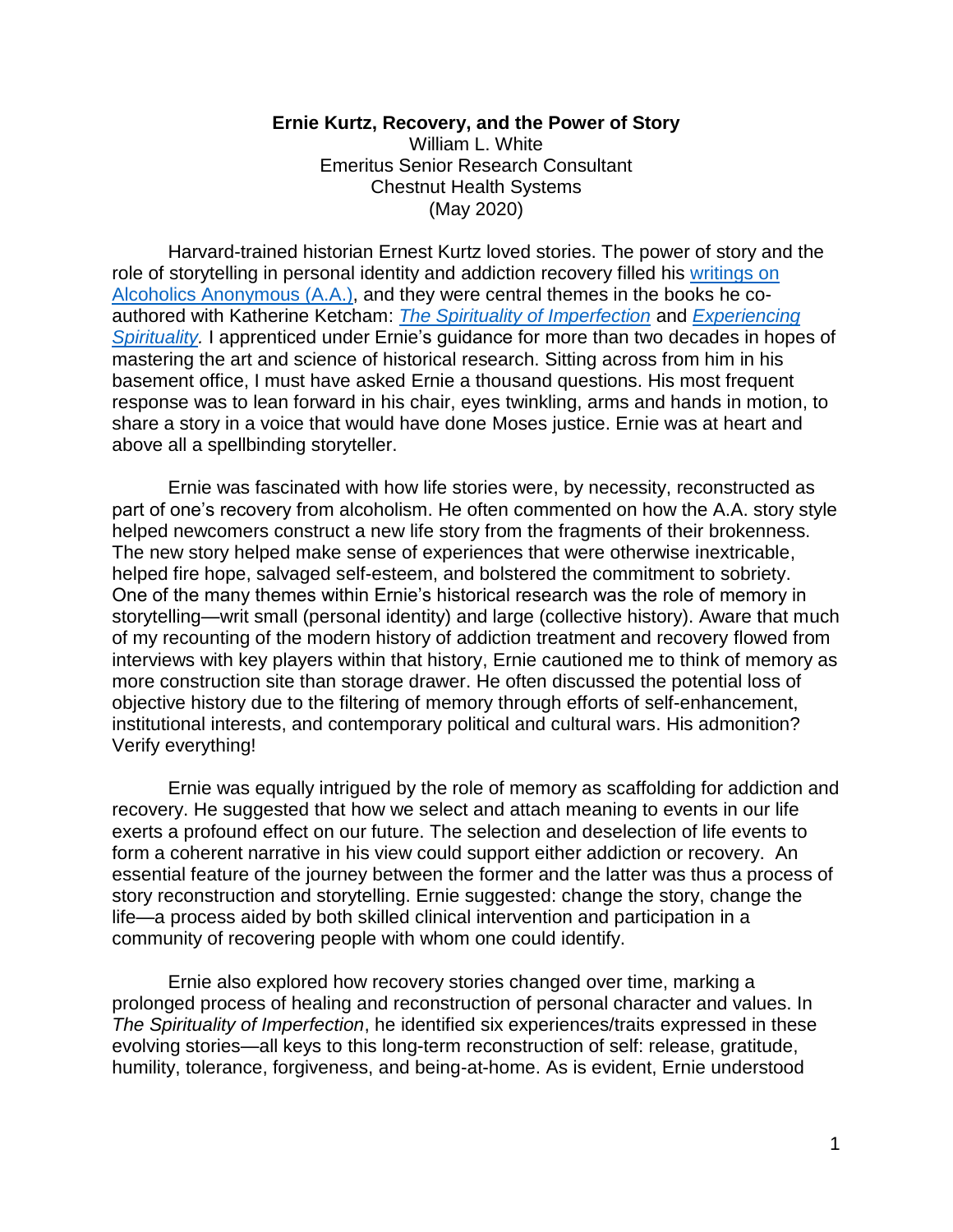addiction recovery as a process involving far more than the deletion of drugs from an otherwise unchanged life.

During my last visit with Ernie before his passing, he shared with me a number of private documents. Included was 145 pages of raw notes on story and storytelling. This elaborately coded document contained quotations and summaries from all his related readings as well as many of his own reflections, only some of which appeared in his published work. I have cherished these notes for the past five years and have decided, with permission from Ernie's wife, Linda Ferris Kurtz, to share some excerpts from these notes. Below are just a few of Ernie's prized discoveries and reflections on story, memory, and storytelling. I share these as a way of continuing to honor what Ernie meant to so many of us.

## **Excerpts from the Research Notes of Ernest Kurtz on Story, Memory, and Storytelling**

"A story told to progeny or peers is, of course, more than a text. It is an event. When it is done properly, presentationally, its effect on the listener is profound, and the latter is more than a mere passive receiver or validator. The listener is changed." (Myerhoff)

In each construction of memory, people reshape, omit, distort, combine, and reorganize details from the past in an active and subjective way. "If we change the way we think about the world," explained Piaget and Inhelder in 1973, "we automatically update memories to reflect our new understanding."

Stories have a way of emerging out of nowhere. Rather than making them up, we seem, instead, to find them; it may even be more accurate to say they find us. The primitive chronicle of memory is always present, but in telling the story, recollection recalls many other events, persons, feelings, insights, knowledge, and so forth, which may have happened before or since the original story, and which now have an impact on the telling of the story.

History [stories] provides the laboratory in which human experience is analyzed, distilled and bottled for use. (Elton)

"People often are powerless, alone, afraid. This is because someone else is telling their story for them: 'You are stupid. You are ugly. You are undesirable. You are useless.' Through storytelling, you can recognize your real story….And by embracing and respecting this story, you can develop a sense of identity, self-worth, and empowerment." (Bruhac)

Stories may be commonplace, but they are also powerful. They shape individuals: as people tell their stories, they become these stories. As the group encourages certain stories to be told, it shapes the identities of its members. . . . As a place where stories are told, support groups provide an occasion for rounding off the rough edges of our individuality, transforming us into communal beings. Yet it is the nature of stories to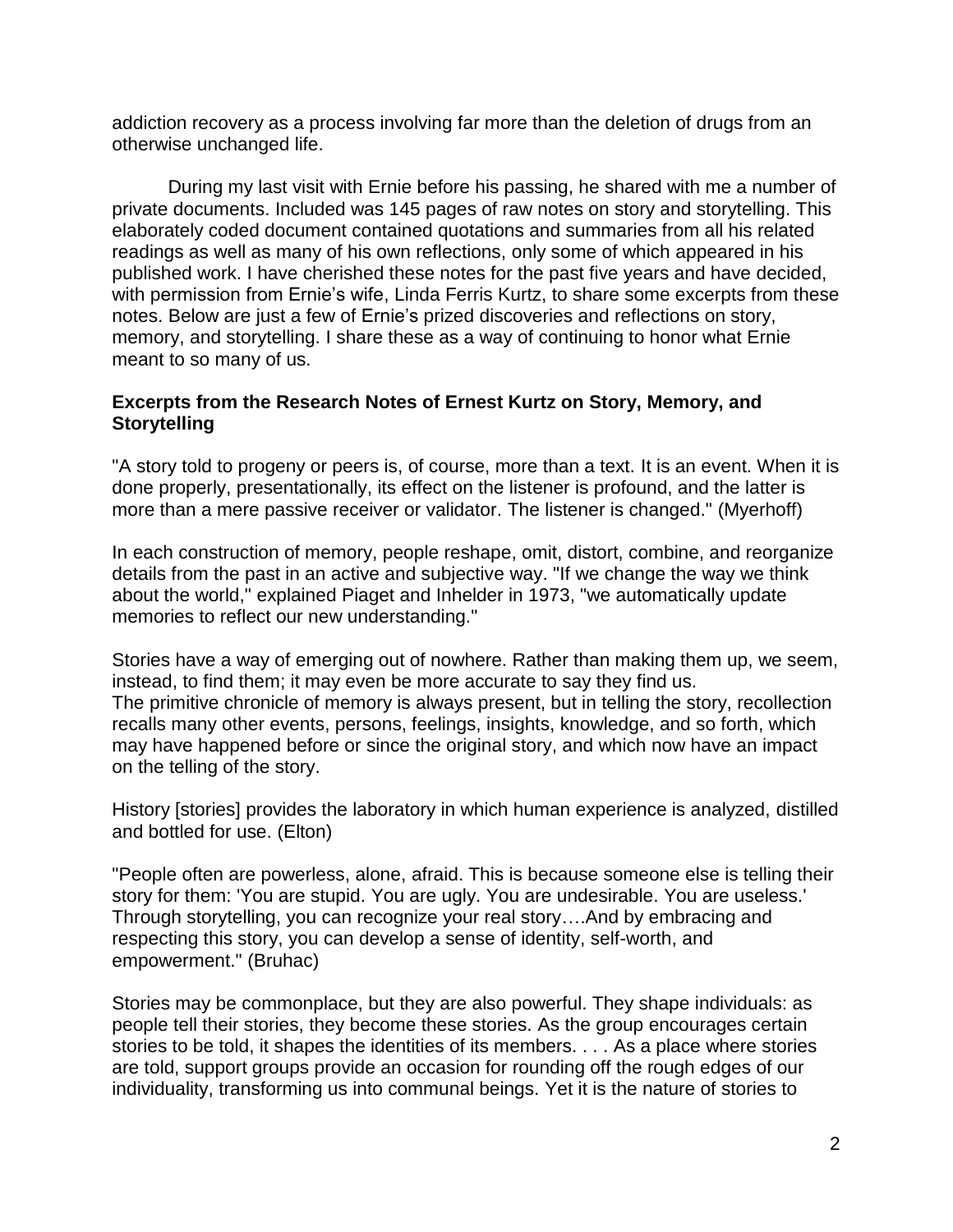preserve our individuality, for each story is ours alone and is subject to our own interpretation.

Arthur Koestler: There are three kinds of stories: "Ha ha" stories, to amuse and entertain, "Ah ha" stories, for discovery of ideas and education, and "Ahhh" stories, where the tales are sublime and connect the teller and listener with a golden thread.

The difference between the language of the social scientist and the language of the storyteller is not in their "objectivity" or in the access to truth they respectively provide or fail to provide. They serve different purposes: the former is appropriate for manipulating human lives, the latter for making them intelligible:  $=$  an under-standing rather than prediction and control.

The basic function of all storytelling, whether written or spoken, is to induce the listener/reader to identify with the story, to see herself/ himself in the story. All other functions flow from this foundational one.

There are things about ourselves that we discover only in the mirror of another: our incongruity . . . OUR tragedy and OUR comedy -- and therefore our very HUMAN-ness - - are perhaps the most important. One can see one's own incongruity in perspective, in context, only BY seeing it first in the mirror, the story, of another. Stories provide a mirror, enabling us to see what we ordinarily cannot see precisely because it is too close to us -- the core of our very self: [BAAL SHEM TOV DISCIPLE]

Never forget that nothing ruins a story faster than following it up with an explanation. If you respect your listeners enough to tell the story, respect them enough to let them draw their own conclusions.

One needs the past -- one's story -- for recovery, for healing.

We are constantly striving, with more or less success, to occupy the storyteller's position with respect to our own actions. Yet to do so -- because story, after all, in the words of writer John Gardner, "is that which details the gap between intentions and results" -- to do so is to run smack dab up against the reality of the limitation of our freedom and our control, the reality that we have, at best, limited control.

"Community narratives" are those that are derived from the community's historical sense of itself. (Julian Rappaport)

"Finding oneself means, among other things, finding the story or narrative in terms of which one's life makes sense." (Bellah HH)

STORY is an art-form: useful because it is not straightforward: "Lovemaking, artistic creation, and play do not provide 'straightforward' satisfaction. Instead, they become most deeply satisfying when they remind us of the tension that precedes release, the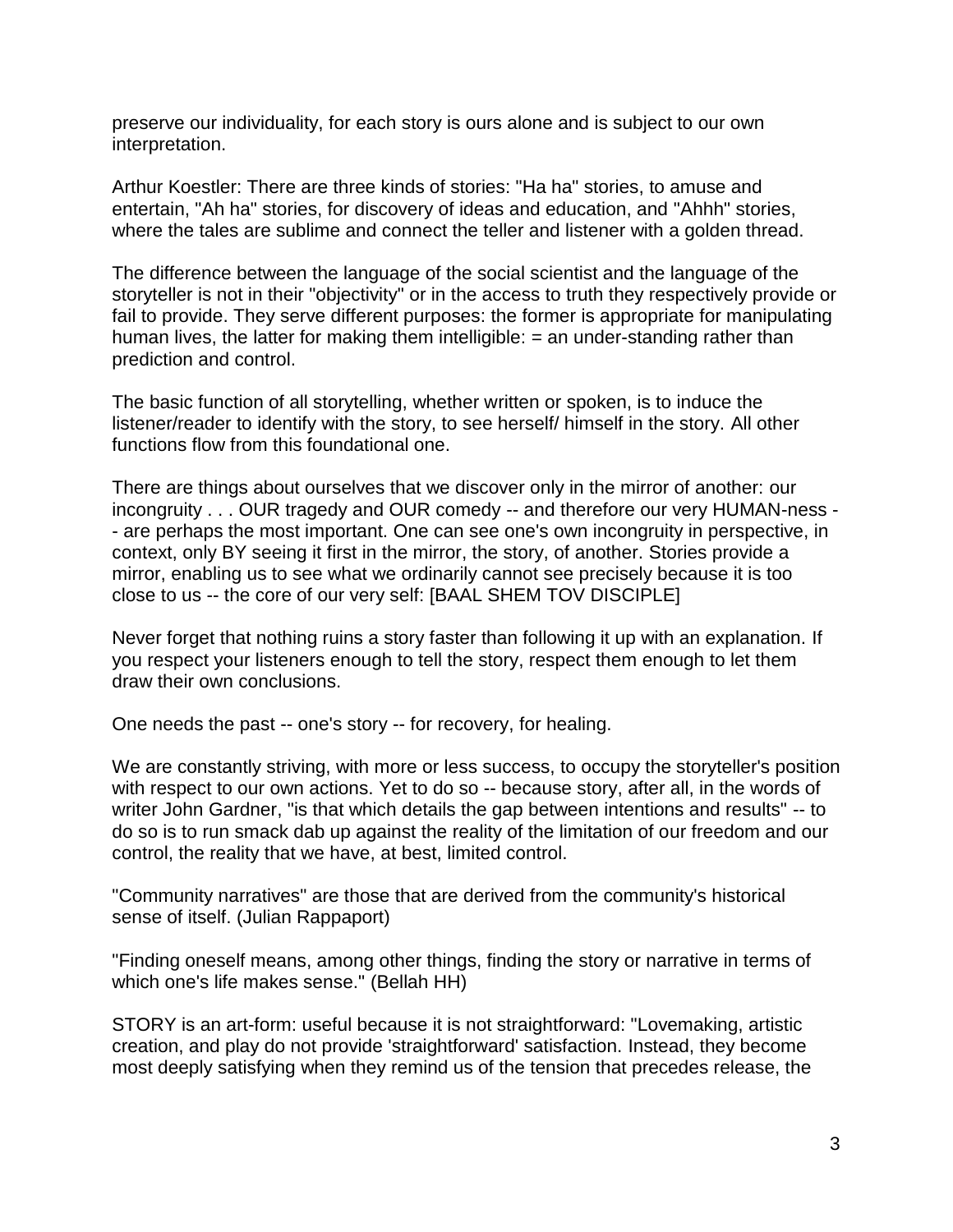separation that precedes reconciliation, the loss underlying restoration, the unavoidable otherness of the other." (Lasch MS 247)

That is why, as the Baal Shem Tov put it in a surprising answer to the question, "Why do you tell stories?": "Salvation lies in Remembrance. In the process of reminiscence, we regain the present."

Clarissa Pinkola Estés, in the "Sacred Story" anthology, quotes with approval "an old Hebrew saying from the great Rabbi Israel: 'Any fool can write. It takes a visionary to erase.' An integral and cyclical life," she points out, "requires that some aspects always be let to die, some breathed into life."

"Sacred stories get us thinking about what's important; they communicate through symbol and metaphor deep truths about the mysteries of life. Upon hearing a sacred story, even if we don't understand the message intellectually, we are aware that some profound lesson has been imparted." (Simpkinson, Sacred Stories)

"Every story has a 'sacred dimension,' not so much because gods are commonly celebrated in them, but because a person's sense of self and world is created through them." (Carol Christ quoting Stephen Crites):

Story is a tool that helps us -- the tool that best helps us -- to live with ambiguity, with uncertainty, with the inconsistency that flows from our own brokenness: True healing does not imply a wholeness that does not know brokenness, but the wholeness that repairs a recognized brokenness.

No story is ever "possessed," nor is the truth of any story ever "captured": partially because of the interplay of storyteller and the story itself with this listening audience, every telling of every story is different, unique. And so attempts to "recapture" some aura, some ambiance, some effect, are doomed to failure. The storyteller must be OPEN to the OPENNESS of story and the storytelling setting.

AND: This reflects another side of the reality that story touches all of each hearer and teller -- that one truly hears a story only if one is truly open to being not only touched by it, but touched "all over" by it.

Recall Gersie & King: "Any tale told is like a journey remembered. In the act of telling we allow another human being access to our experience of life, our inner world, the journey on which we have been. Once the words are spoken, the teller knows that the tale will have a new life of its own, one which is independent from the teller. From then on the tale is as much the listener's as it is the teller's. This is why no matter how often and how faithfully a teller tells a tale, it can never be told exactly the same way twice. The audience, situation, time, personal history, and above all, the moment, effect the communication and determine the bond which needs to grow. Each tale is told only once; once and for all. Thus although a tale may be old beyond memory, it is always new; the same, yet permanently different."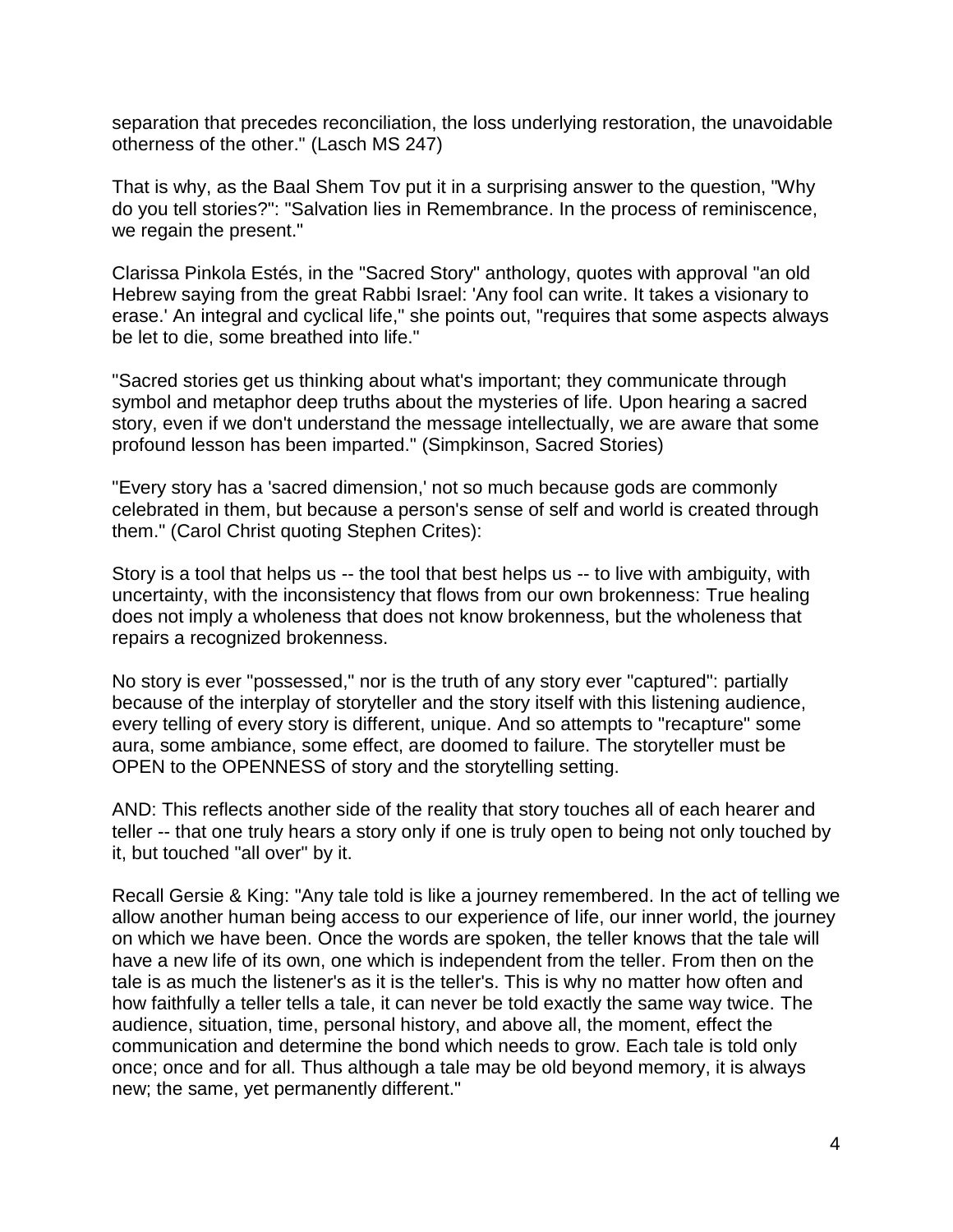Story is insidious, able to sneak in around the corners, under many of our defenses. But also true that the most effective way to cut ourselves off from the benefits of story not so much by "resisting" it or defending against it, but by being only partially open to it: participating in story in a healing way requires an openness to wholeness.

"Salvation lies in remembrance": because in "remembrance" of one's story, one "rewrites the past." One reorganizes -- or even organizes for the first time -- material for which one had previously surrendered responsibility. One does this by "taking the story of a life which was experienced as shaped by circumstances . . . and retelling it in terms of choice and responsibility. (Baal Shem Tov: "Salvation lies in Remembrance.")

Dominic Maruca: "Each of us is blessed and burdened by the memory of our past. Whether that memory weighs us down body and soul or enables us to soar upward depends on how we re-member, how we piece together, the different parts of that past."

"The memory of things past is indeed a worm that does not die. Whether it continues to grow by gnawing away at our hearts or is metamorphised into a brightly colored winged creature depends . . . on whether we can find a forgiveness we cannot bestow on ourselves."

Our first story is our family story: Family serves as first shield protecting newborn vulnerability, but it is -- therefore -- also within family that we suffer our first wounds. Perhaps that is why both psychology and literature present the ultimate testimony to a person's maturity as the forgiveness of one's forebears.

As William James pointed out, how we feel can influence what we see, but it is even truer that what we look at, what we choose to see, profoundly influences and indeed largely determines how and what we feel.

Nowhere is this more true than in family, in how we remember and interpret our family story. Here, perhaps more than in any other that we tell or hear, what we choose to see shapes how we continue to feel. We attain healing by forgiveness and gratitude, and one function of family is as the arena within which to practice this vision, these virtues; there is healing and hurt in every relationship -- the point is to what do we choose to attend?

Community is not created: it is discovered. And that is, of course, one aspect of the profound connection between the telling of stories and the experience of community. "So when the storyteller by the hearth starts out, "Once upon a time, a long way from here, lived a king who had three sons," that story will be telling us that things change; that events have consequences; that choices are to be made; that the king does not live forever. (Ursula LeGuin)

If it is healing when someone comes to us and tells us our story, it completes the gift of wholeness when we discover that telling our story has brought healing to someone else.